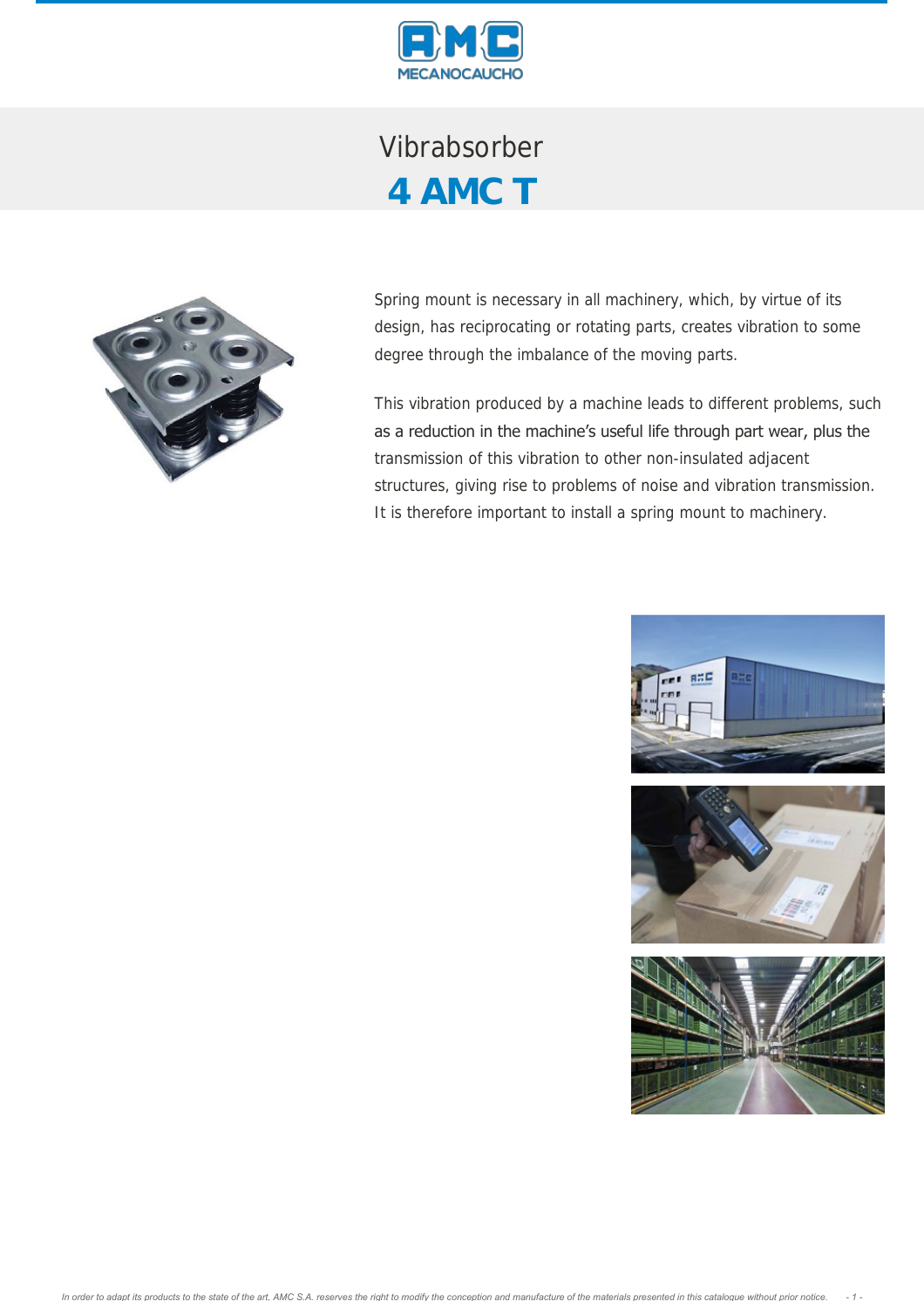

## Vibrabsorber **4 AMC T**

## DRAWINGS





## DIMENSIONS

| <b>Type</b> | Spring color | <b>LOAD</b><br>kg MIN | <b>LOAD</b><br>kg MAX | $W$ eight $(kg)$ | Code  |
|-------------|--------------|-----------------------|-----------------------|------------------|-------|
| 4 AMC T-1   | <b>BLACK</b> | 40                    | 100                   | 6.423            | 20011 |
| 4 AMC T-2   | <b>BLUE</b>  | 100                   | 200                   | 6,645            | 20012 |
| 4 AMC T-3   | <b>GREY</b>  | 200                   | 300                   | 6,899            | 20013 |
| 4 AMC T-4   | BEIGE        | 300                   | 400                   | 6.954            | 20014 |
| 4 AMC T-5   | WHITE        | 400                   | 500                   | 7,122            | 20015 |